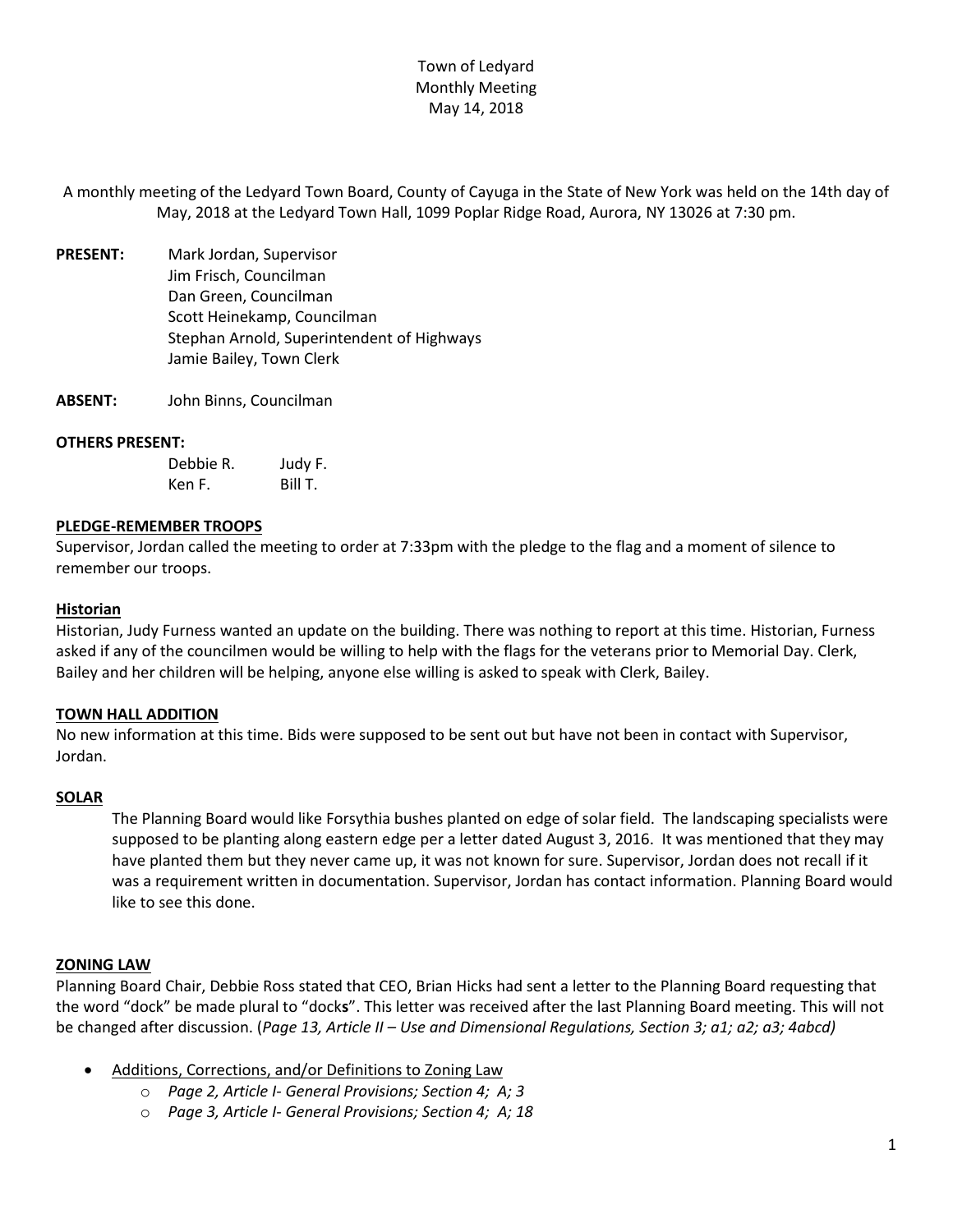- o *Page 4, Article II – Use and Dimensional Regulations; Section 1 (AR Zone); C; 1*
- o *Page 5, Article II – Use and Dimensional Regulations; Section 1 (AR Zone); C; 2*
- o *Page 6, Article II – Use and Dimensional Regulations; Section 1 (AR Zone); 6*
- o *Page 10, Article II – Use and Dimensional Regulations; Section 2 (LR Zone); D; 2*
- o *Page 10, Article II – Use and Dimensional Regulations, Section 2 (LR Zone); E; 1; d*
- o *Page 10, Article II – Use and Dimensional Regulations, Section 2 (LR Zone); E; 1; d; 1*
- o *Page 10, Article II – Use and Dimensional Regulations, Section 2 (LR Zone); E; 1; e*
- o *Page 11, Article II – Use and Dimensional Regulations, Section 2 (LR Zone); E; 1; d; E; 1;E*
- o *Page 11, Article II – Use and Dimensional Regulations, Section 2 (LR Zone); E; 2; d; 1,2,& d4c*
- o *Page 13, Article II – Use and Dimensional Regulations, Section 2 (LR Zone); E; 4; h; 3; b*
- o *Page 22, Article VI - MISCELLANEOUS REGULATIONS Section 4 - Restoration*

Town Board has reviewed and called for Public Hearing for the June 11, 2018 meeting. Clerk, Bailey will place notice in Citizen, contact David Brong of Sunset Beach, Ed Asborne of Honoco Road Association, along with publishing on website and Facebook page. Councilman, Heinekamp wanted this posted at the Aurora Post Office and he would do that. After the Public Hearing, the Town will then send onto Cayuga County for their July meeting. The Town of Ledyard will then receive and adopt the revised Zoning Laws. The Zoning Laws will then be forwarded to the state and placed in law.

## **Supervisor**

Supervisor, Jordan attended the Supervisors Meeting. Justin Wood, Cayuga County Manager held discussion regarding the County taking over and dissolving of town and village governments. Cayuga County has not been replacing retiring personal. Suggesting that towns take over the county roads in their township. Towns are asked to attend meetings May  $18^{th}$ , June  $1^{st}$ ,  $8^{th}$ ,  $15^{th}$ , and July  $1^{st}$  to see about "Share services" and Consolidation.

## **Clerk**

Clerk, Bailey has created a "Have You Heard" binder that has communications regarding what is happening around the area including Recycling Events, Water updates, Hydrilla and Algae, funding etc. Councilman, Heinekamp stated he was taking water info out of the binder to pass along.

## **HIGHWAY SUPERINTENDENT**

Rich Woods spoke with Highway Superintendent, Arnold regarding cemetery behind the Ledyard Church. Supervisor, Jordan is awaiting a call from Dave Avery in regards to the funds available to continue maintenance of property by Mr. Woods. The town has paid Lampman Family Tree Services to remove pine tree that had fallen over the winter. Supervisor, Jordan asked that the Highway Dept. to not begin mowing at this time.

Highway Superintendent, Arnold also spoke regarding his attendance of a meeting regarding the proper technique to digging out ditches and slowing down the water flow.

## **APPROVAL OF MINUTES FROM April 9, 2018 MEETING**

**Motion:** To approve the minutes from April 9, 2018 monthly meeting **Motion By:** Jim Frisch **Seconded By:** Dan Green **Motion Carried**  3 Ayes Frisch, Heinekamp, Green 0 Nays 1 Absent Binns

Resolved that the minutes of April 9, 2018 be approved including a correction of the last name of a Cayuga County Water and Sewer Authority guest – Doug Solvay corrected to Doug Selby.